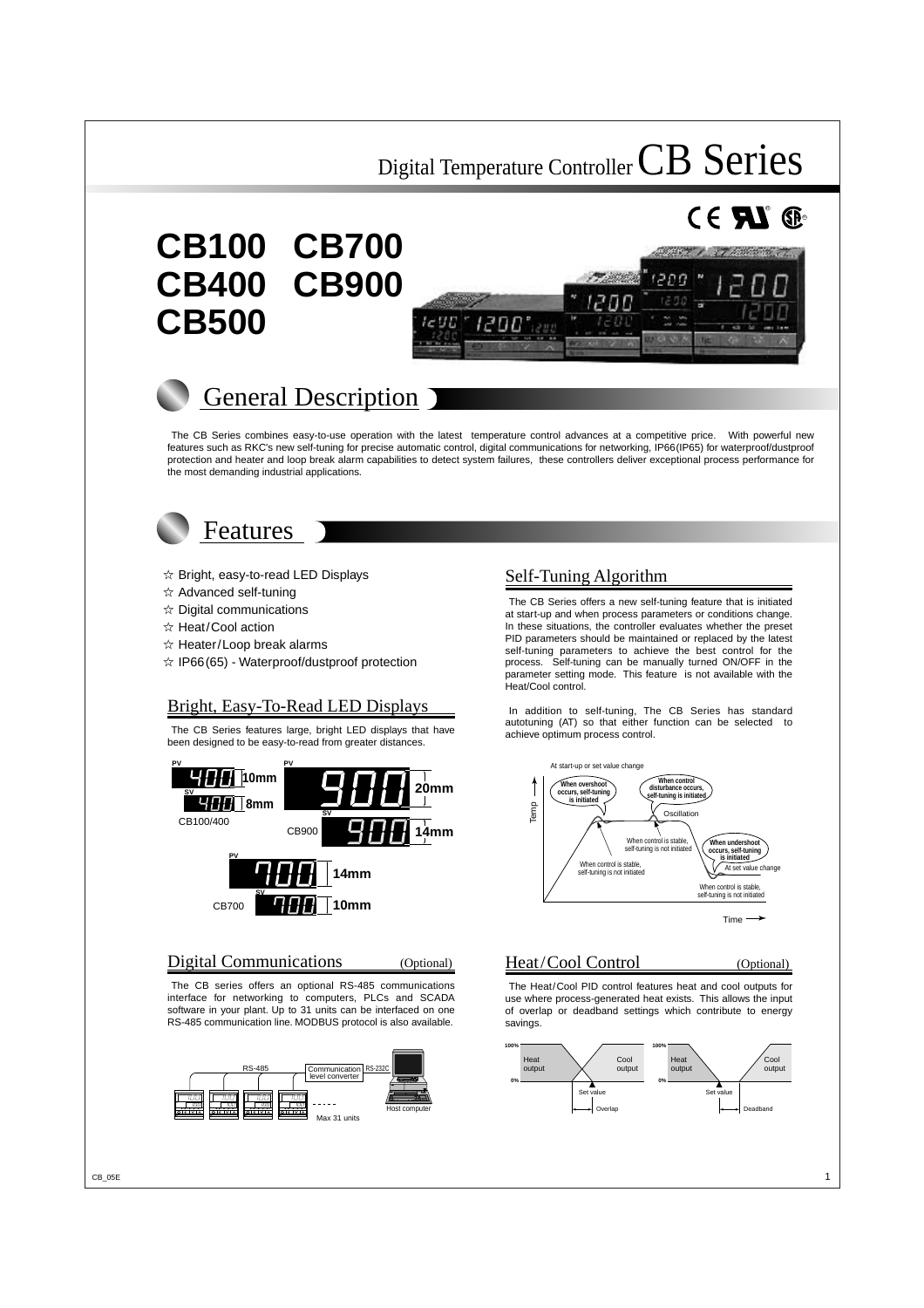## Features

## Heater Break Alarm (HBA) (Optional)

The HBA detects a fault in the heating or cooling circuit and displays actual amperage on the display on the front panel. If the measured value becomes lower than the preset value, the alarm is activated.

The HBA function requires a current detector for measuring and monitoring the current load.



### Temperature Alarms (Optional)

The CB Series provides a wide selection of alarm types to configure up to two alarm contacts. The alarm Hold action is configured in the controller. The alarm action is suppressed by the Hold function at start-up until the process value has entered the non-alarm range.



## Close Horizontal Mounting

The CB Series has been designed with a unique mounting bracket that allows close horizontal mounting of multiple instruments to save valuable panel space.

|                                                                                         | Close horizontal mounting                                                            |                                                                                      |                                                                                                   |                                                                                                      |                                                                                 |  |  |  |  |
|-----------------------------------------------------------------------------------------|--------------------------------------------------------------------------------------|--------------------------------------------------------------------------------------|---------------------------------------------------------------------------------------------------|------------------------------------------------------------------------------------------------------|---------------------------------------------------------------------------------|--|--|--|--|
| PV<br><b>SV</b><br>O OUT1 O OUT2<br>OAT<br><b>OALM! OALM2</b><br>×<br><b>BSG</b> CIG400 | PV<br><b>SV</b><br>O OUT1 O OUT2<br>O AT<br><b>O ALMI O ALM2</b><br><b>156 CENSO</b> | DV.<br><b>SV</b><br>O OUT1 O OUT2<br>OAT<br><b>OAM OAM</b><br>sт<br><b>RIC CENCO</b> | PV<br><b>SV</b><br>$0$ out $0$ out $2$<br><b>O</b> AT<br><b>O ALM1 O ALM2</b><br><b>ING CO400</b> | PV<br><b>SV</b><br>O OUT1 O OUT2<br>O <sub>43</sub><br><b>O ALMS O ALM2</b><br>Ŧ.<br><b>MG</b> CE400 | PV<br><b>SV</b><br>O OUT1 O OUT2<br>OAT<br><b>OAM OAM</b><br>œ<br><b>BECOME</b> |  |  |  |  |

## Loop Break Alarm (LBA) (Optional)

The loop break alarm (LBA) monitors and protects an entire temperature control system. The LBA detects heater breaks, thermocouple or RTD failures, short circuits, or the failure of an operating device such as a mechanical or solid state relay.

When the PID computed value reaches 100% and the temperature does not respond in a set time, the loop break alarm is activated. Conversely, when the PID value reaches 0% and the temperature does not respond accordingly, the loop break alarm is turned on. In this example, the LBA uses reverse action to control heat. For cool control, the LBA action is reversed and becomes direct. LBA deadband is available to suppress the influence of external disturbances.



## RUN/STOP Mode (Optional)

When it is necessary to turn off the control output, the STOP mode is available to suspend control operation. To go between these two modes, it is necessary to press the R/S key for one second. When the control output is turned back on, the controller returns to normal operation. The instrument monitors the process value in the lower display in the STOP mode.

The RUN/STOP feature can be enabled/disabled in the parameter setting mode.



### Waterproof/Dustrpoof (Optional)

For operation in severe environments or when washdown is required, the IP66(65) rating is available for waterproof/dustproof protection.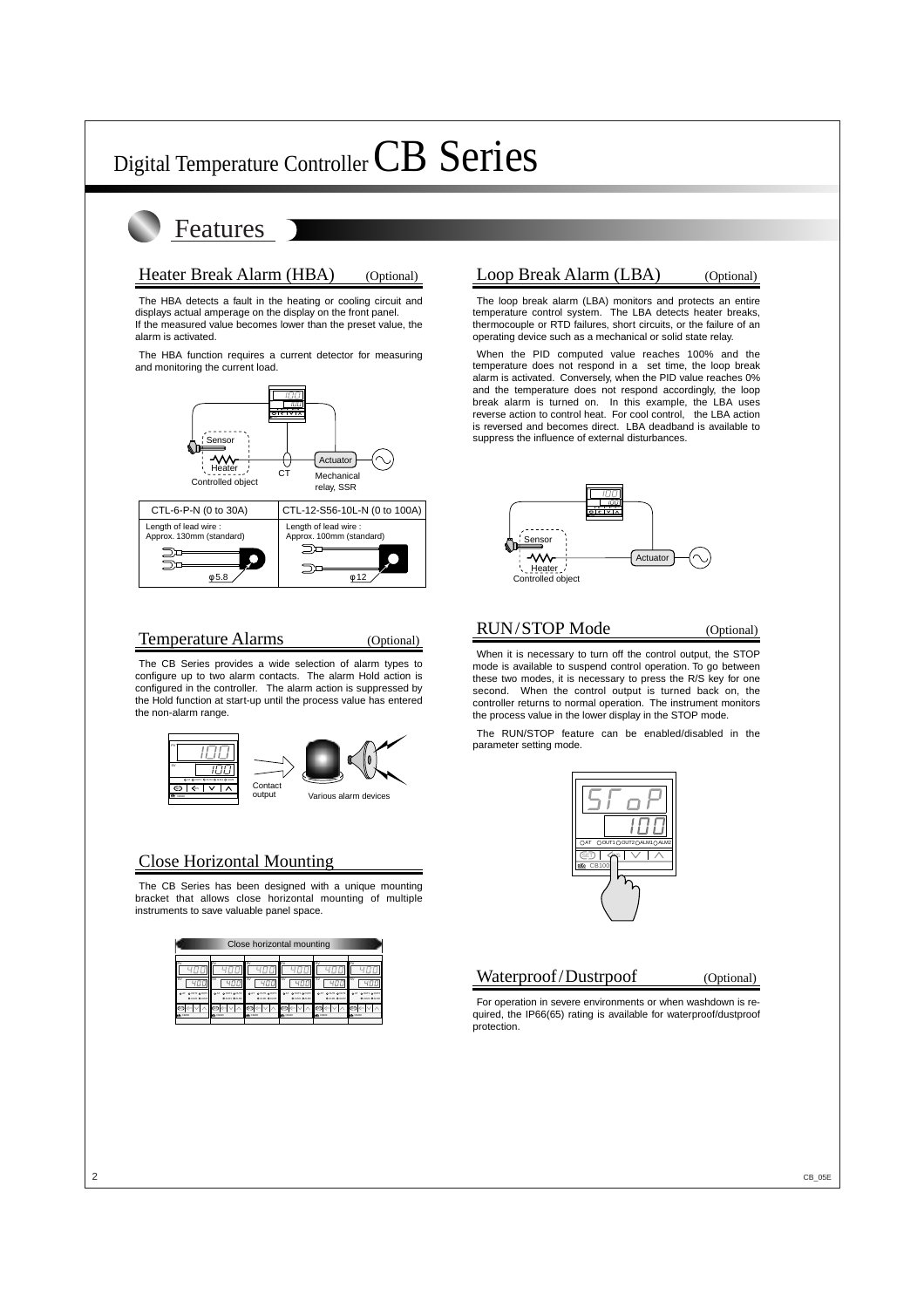# Specifications

#### **Input**

- a) Thermocouple : K, J, R, S, B, E, T, N (JIS/IEC), PLII (NBS) W5Re/W26Re (ASTM), U, L (DIN)
	- •Influence of external resistance : Approx.  $0.2\mu\sqrt{Q}$
- •Input break action : Up-scale
- b) RTD : Pt100 (JIS/IEC), JPt100 (JIS) •Influence of input lead resistance : Approx. 0.01[%/Ω] of reading
- •Maximum 10Ω per wire •Input break action : Up-scale
- 
- c) DC voltage : 0 to 5V, 1 to 5V (0.0 to 100.0% fixed) •Input break action : Down scale
- d) DC current : 0 to 20mA, 4 to 20mA (0.0 to 100.0% fixed) •For DC current input, connect a 250  $\Omega$  resister to the input terminals. •Input break action : Down-scale
- **Sampling Time**
- 0.5 sec
- **PV Bias**
	- Temperature input : -1999(-199.9) to 9999(999.9)°C[°F] DC voltage, DC current : - span to +span

## Performance

#### **Measuring Accuracy**

- a) Thermocouple
	- $\pm$ (0.3% of reading + 1 digit) or  $\pm$ 2°C (4°F) whichever is larger •Accuracy is not guaranteed between 0 and 399°C (0 and 749°F) for type R, S and B.
	- •Accuracy is not guaranteed between -199.9 and -100.0°C (-199.9 and -158.0°F) for type T and U.
- b) RTD
- $\pm$ (0.3% of reading + 1 digit) or  $\pm$ 0.8°C (1.6°F) whichever is larger c) DC voltage and DC current
- ±(0.3% of span + 1 digit)

#### **Insulation Resistance**

More than 20MΩ (500V DC) between measured terminals and ground More than 20MΩ (500V DC) between power terminals and ground

#### **Dielectric Strength**

1000V AC for one minute between measured terminals and ground 1500V AC for one minute between power terminals and ground

#### **Control Method**

a) PID control (with autotuning and self-tuning function) •Available for reverse and direct action. (Specify when ordering.)

- b) Heat/Cool PID control (with autotuning function)
- •Air and water cooling types are available. (Specify when ordering.)

#### **Major Setting Range**

| Set value:                                       | Same as input range.                                                       |
|--------------------------------------------------|----------------------------------------------------------------------------|
|                                                  | Heat side proportional band : 1 to span or 0.1 to span (Temperature input) |
|                                                  | When 0.1°C (°F) resolution, within 999.9°C (°F)                            |
|                                                  | or 0.1 to 100.0% of span (voltage, current input)                          |
|                                                  | (ON/OFF action when P=0)                                                   |
| • Differential gap at ON/OFF action is 2°C (°F). |                                                                            |
|                                                  | Cool side proportional band : 0 to 1000% of heat side proportional band    |
|                                                  | (Heat/Cool ON/OFF action when Pc=0)                                        |
| Integral time:                                   | 0 to 3600sec. $(P + D$ action when $I=0$ )                                 |
| Derivative time:                                 | 0 to 3600sec. $(P + I$ action when $D=0$ )                                 |
|                                                  | Anti-Reset Windup(ARW) : 1 to 100% of heat side proportional band          |
| Deadband/Overlap:                                | -10 to 10°C (°F) or -10.0 to 10.0°C (°F)                                   |
|                                                  | -10.0 to +10.0% of span (Voltage, current input)                           |
| Proportional cycle time :                        | 1 to 100 sec.                                                              |
| <b>Control Output</b>                            |                                                                            |
| Relay output :                                   | Form C contact, 250V AC 3A (resistive load)                                |
|                                                  | (Form A contact: Heat/Cool PID type)                                       |
| Voltage pulse output :                           | $0/12V$ DC                                                                 |
|                                                  | (Load resistance: More than 600 $\Omega$ )                                 |
| Current output :                                 | 4 to 20mA DC                                                               |
|                                                  | (Load resistance: Less than 600 $\Omega$ )                                 |
| Triac trigger output :                           | Zero-corss method for medium capacity                                      |
|                                                  | triac drive (less than 100A)                                               |
| . Not available for Heat/Cool PID type.          |                                                                            |
| Triac output :                                   | Rating: 0.5A                                                               |
|                                                  | (An ambient temperature is less than 40°C)                                 |

#### Input Alarm (Up to 2 points) (Optional)

| <b>Temperature Alarm</b>                     |                                                           |
|----------------------------------------------|-----------------------------------------------------------|
| a) Type:                                     | Deviation High, Low, High/Low, Band,                      |
|                                              | Process High, Low                                         |
|                                              | Set value High, Low                                       |
| b) Differential gap:                         | 2°C (°F) or 2.0°C (°F) (Temperature input)                |
|                                              | 0.2% (Voltage, current input)                             |
| <b>Heater Break Alarm</b> (For single phase) |                                                           |
| a) CT type :                                 | CTL-6-P-N(30A), CTL-12-S56-10L-N(100A)                    |
| b) Display range:                            | 0.0 to 100.0A                                             |
| c) Accuracy:                                 | $\pm$ 5% of input value or $\pm$ 2A (whichever is larger) |
| . Output from Alarm 2 terminal.              |                                                           |
| Control Loop Break Alarm (LBA)               |                                                           |
| a) LBA time setting: $0.1$ to 200.0 min.     |                                                           |
| b) LBA deadband:                             | 0 to 9999 °C[°F] or 100% of span                          |

#### (OFF by setting zero) •Not available for heat/cool type.

**Alarm Output**

Relay output, Form A contact 250V AC 1A (resistive load)

### Communications (Optional)

a) Communication method : RS-485 (2-wire)

b) Communication speed : 1200, 2400, 4800, 9600, 19200 BPS

| c) Bit format                                |                                                                    |
|----------------------------------------------|--------------------------------------------------------------------|
| Start bit:                                   |                                                                    |
| Data bit:                                    | 7 or 8                                                             |
| Parity bit:                                  | Even, odd or without parity                                        |
| Stop bit:                                    | 1 or 2                                                             |
| d) Communication code: ASCII(JIS) 7-bit code |                                                                    |
|                                              | $\alpha$ ) Movimum connection: 21 (Address can be set from 0 to 00 |

e) Maximum connection : 31 ( Address can be set from 0 to 99.)

## Waterproof/Dustproof (Optional)

- CB100 : IP66
- CB400/500/700/900 : IP65 •Waterproof/dustproof protection only effective from the front in panel
- mounted installations. •Waterproof/dustproof protection is not available for close horizontal mounting installations.

## Control General Specifications

#### **Supply Voltage**

a) 85 to 264V AC (Including supply voltage variation)

- [Rating : 100 to 240V AC] (50/60Hz common)
- b) 21.6 to 26.4V AC(Including supply voltage variation)
- [Rating : 24V AC] (50/60Hz common)

c) 21.6 to 26.4V DC(Ripple rate 10% p-p or less) [Rating : 24V DC]

#### **Power Consumption**

Less than 10VA for standard AC type Less than 5VA for 24V AC type Less than 160mA for 24V DC type

#### **Power Failure Effect**

Not affected by power failure shorter than 20msec, otherwise reset to the initial state

**Operating Environments** : 0 to 50°C [32 to 122°F] , 45 to 85% RH

#### **Memory Backup** : Backed up by non-volatile memory.

#### **Net Weight**

| CB100 : Approx. 170g | CB700: Approx. 290q |
|----------------------|---------------------|
| CB400 : Approx. 250g | CB900: Approx. 340g |
| CB500 : Approx. 250g |                     |

**External Dimensions** (W x H x D) CB100 : 48 x 48 x 100mm CB400 : 48 x 96 x 100mm CB900 : 96 x 96 x 100mm CB500 : 96 x 48 x 100mm

## Compliance with Standards

• CE Mark • UL Recognized • CSA Certified



•Triac trigger output type and triac output are not CE Mark, UL Recognized or CSA Certified.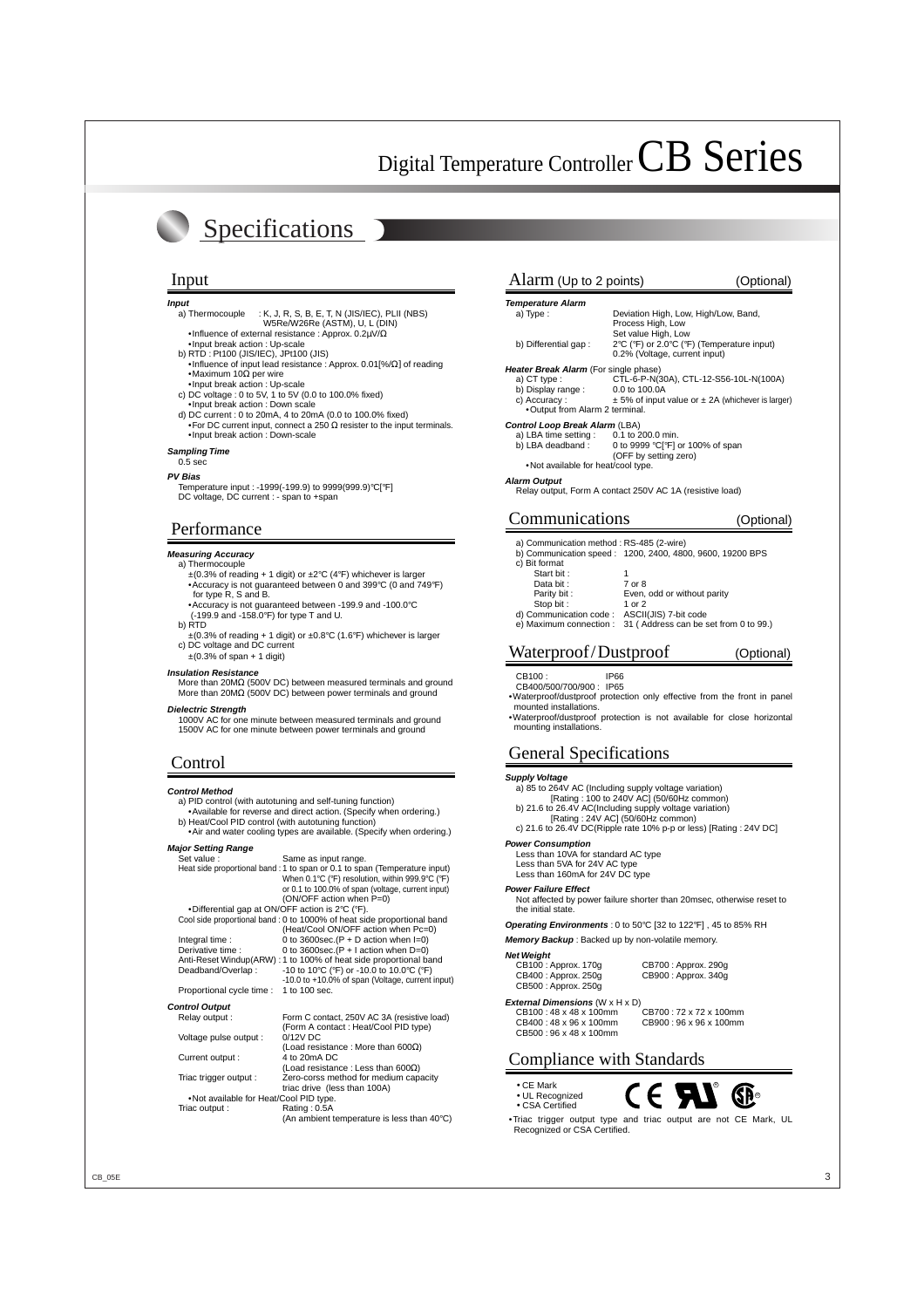## Model and Suffix Code J

| Specifications           |                                                                                                                                                             | Model and Suffix Code                                            |                                    |             |        |   |                   |                |
|--------------------------|-------------------------------------------------------------------------------------------------------------------------------------------------------------|------------------------------------------------------------------|------------------------------------|-------------|--------|---|-------------------|----------------|
| Size                     | CB100 (1/16 DIN size)<br>CB400 (1/8 DIN Vertical size)<br>CB500 (1/8 DIN Horizontal size)<br>CB700 (3/16 DIN size)<br>CB900 (1/4 DIN size)                  | $\Box - \Box$ $\Box * \Box$ $\Box - \Box$ $\Box / \Box / Y$<br>П |                                    |             |        |   |                   |                |
| Control method           | PID control with AT (reverse action)<br>PID control with AT (direct action)<br>Heat/Cool PID with AT (water cooling)<br>Heat/Cool PID with AT (air cooling) | F<br>D<br>W<br>A                                                 |                                    |             |        |   |                   |                |
| Input type               | See Range and Input Code Table                                                                                                                              | г                                                                |                                    |             |        |   |                   |                |
| Range                    | See Range and Input Code Table                                                                                                                              | П                                                                |                                    |             |        |   |                   |                |
| Control output (OUT1)    | Relay output<br>Voltage pulse<br>DC current: 4 to 20mA<br>Triac trigger<br>Triac output                                                                     | M<br>$\vee$<br>8<br>G<br>$\mathbf{r}$                            |                                    |             |        |   |                   |                |
| Control output (OUT2)    | Control method: F, D<br>Relay output<br>Voltage pulse<br>DC current: 4 to 20mA<br>Triac output                                                              |                                                                  | No symbol<br>M<br>$\vee$<br>8<br>T |             |        |   |                   |                |
| Alarm 1                  | No alarm<br>See Alarm Code Table <sup>2</sup>                                                                                                               |                                                                  | N<br>$\Box$                        |             |        |   |                   |                |
| Alarm <sub>2</sub>       | No alarm<br>See Alarm Code Table <sup>2</sup>                                                                                                               |                                                                  |                                    | N<br>$\Box$ |        |   |                   |                |
| Digital communications 1 | Not supplied<br>RS-485 (2-wire system)                                                                                                                      |                                                                  |                                    |             | N<br>5 |   |                   |                |
| Waterproof/Dustproof     | Not supplied<br>Waterproof/Dustproof protection                                                                                                             |                                                                  |                                    |             |        | N |                   |                |
| Body color               | <b>Black</b><br>White                                                                                                                                       |                                                                  |                                    |             |        |   | A<br>$\mathsf{N}$ |                |
| Instrument version       | Version symbol                                                                                                                                              |                                                                  |                                    |             |        |   |                   | $\overline{Y}$ |

1 MODBUS protocol is also available. Specify "Z-1021" along with full model code. For additional information, contact RKC. 2 Order current transformers separatelely, part number in Accessory below.

#### **Range and Input Code Table**

| <b>RTD</b><br>Thermocouple |                                            |                                                |  |                                       |                      |                                                 |                       |
|----------------------------|--------------------------------------------|------------------------------------------------|--|---------------------------------------|----------------------|-------------------------------------------------|-----------------------|
| Input                      | Code                                       | Range                                          |  | Input                                 | Code                 | Range                                           | Ir                    |
|                            | $\overline{\mathsf{K}}$<br>01              | $200^{\circ}$ C<br>$0 -$                       |  |                                       | E<br>01              | 800°C<br>$0 -$                                  |                       |
|                            | $\overline{\mathsf{K}}$<br>02              | $0 -$<br>400°C                                 |  | E                                     | Ε<br>02              | 1000°C<br>$0 -$                                 |                       |
|                            | 03<br>Κ                                    | $600^{\circ}$ C<br>$0 -$                       |  |                                       | Ē<br>A1              | 1600°F<br>0                                     |                       |
|                            | Κ<br>04                                    | 800°C<br>0                                     |  |                                       | Ē<br>A2              | 1832°F<br>0                                     |                       |
|                            | K<br>05                                    | 1000°C<br>$\overline{0}$                       |  |                                       | 01<br>$\overline{N}$ | 1200°C<br>$\Omega$                              |                       |
|                            | $\overline{\mathsf{K}}$<br>06              | 1200°C<br>$0 -$                                |  | N                                     | $\overline{N}$<br>02 | 1300°C<br>$0 -$                                 |                       |
| K                          | $\overline{\mathsf{K}}$<br>07              | 1372°C<br>$0 -$                                |  | $\overline{N}$<br>A1                  | 2300°F<br>$0 -$      |                                                 |                       |
|                            | Κ<br>13                                    | 100°C<br>$0 -$                                 |  |                                       | A2<br>N              | 2372°F<br>$0 -$                                 |                       |
|                            | Κ<br>14                                    | 300°C<br>$0 -$                                 |  |                                       | T<br>01              | $-199.9$<br>400.0°C                             |                       |
|                            | K<br>20                                    | 500°C<br>$0 -$                                 |  |                                       | T<br>02              | $-199.9 -$<br>100.0°C                           | P                     |
|                            | A <sub>1</sub><br>K                        | 800°F<br>$0 -$                                 |  |                                       | т<br>03              | $-100.0 -$<br>200.0°C                           |                       |
|                            | A2<br>Κ                                    | 1600°F<br>$0 -$                                |  | $\overline{2}$<br>т<br>W5Re<br>/W26Re | т<br>04              | $0.0 -$<br>350.0°C                              |                       |
|                            | A3<br>$\overline{\mathsf{K}}$              | 2502°F<br>0<br>$\overline{\phantom{m}}$        |  |                                       | ₸<br>A1              | $-199.9 -$<br>752.0°F                           |                       |
|                            | $\overline{\mathsf{k}}$<br>A <sub>9</sub>  | $70^{\circ}$ F<br>$20 -$                       |  |                                       | T<br>A2              | 200.0°F<br>$-100.0 -$                           |                       |
|                            | 01<br>J                                    | $200^{\circ}$ C<br>$0 -$                       |  |                                       | T<br>A3              | $-100.0 - 400.0$ °F                             |                       |
|                            | 02<br>J                                    | $400^{\circ}$ C<br>$0 -$                       |  |                                       | A4<br>т              | $0.0 -$<br>450.0°F                              |                       |
|                            | 03<br>J                                    | 600°C<br>$0 -$                                 |  |                                       | Т<br>A <sub>5</sub>  | 752.0°F<br>$0.0 -$                              |                       |
|                            | 04<br>J                                    | 800°C<br>$\overline{0}$<br>$\frac{1}{2}$       |  |                                       | W<br>01              | 2000°C<br>0<br>$\overline{\phantom{m}}$         |                       |
| J                          | 05                                         | 1000°C<br>$0 -$                                |  |                                       | W<br>02              | 2320°C<br>$\Omega$                              |                       |
|                            | 06<br>J                                    | 1200°C<br>$0 -$                                |  |                                       | A1<br>$\overline{W}$ | 4000°F<br>$0 -$                                 |                       |
|                            | A1<br>J                                    | 800°F<br>$0 -$                                 |  |                                       | 01<br>A              | 1300°C<br>$0 -$                                 |                       |
|                            | $\overline{A2}$<br>J                       | 1600°F<br>$0 -$                                |  |                                       | 02<br>A              | 1390°C<br>$0 -$                                 |                       |
|                            | A3<br>J                                    | 2192°F<br>$0 -$                                |  | PL II                                 | A<br>03              | 1200°C<br>$0 -$                                 |                       |
|                            | A <sub>6</sub><br>J                        | 400°F<br>$0 -$                                 |  |                                       | A <sub>1</sub><br>Α  | 2400°F<br>$0 -$                                 | JF                    |
|                            | 01<br>R                                    | 1600°C<br>$0 -$                                |  |                                       | A2<br>A              | 2534°F<br>$0 -$                                 |                       |
| 1                          | 02<br>R                                    | 1769°C<br>$0 -$                                |  |                                       | 01<br>U              | 600.0°C<br>$-199.9 -$                           |                       |
| R                          | R<br>04                                    | 1350°C<br>$0 -$                                |  | $\overline{2}$                        | U<br>02              | 100.0°C<br>$-199.9 -$                           |                       |
|                            | $\overline{\mathsf{R}}$<br>A1              | 3200°F<br>$0 -$                                |  | U                                     | 03<br>U              | $0.0 -$<br>400.0°C                              |                       |
|                            | $\overline{R}$<br>A2                       | 3216°F<br>$0 -$                                |  |                                       | U<br>A1              | $-199.9$<br>999.9°F<br>$\overline{\phantom{m}}$ |                       |
| 1                          | S<br>01                                    | 1600°C<br>$0 -$                                |  |                                       | π<br>A2              | $-100.0 -$<br>200.0°F                           |                       |
| S                          | S<br>02                                    | 1769°C<br>$0 -$                                |  |                                       | $\overline{U}$<br>A3 | 999.9°F<br>$0.0 -$                              | Volta                 |
|                            | s<br>A1                                    | 3200°F<br>$0 -$                                |  |                                       | 01                   | 400°C<br>$0 -$                                  |                       |
|                            | S<br>A <sub>2</sub>                        | 3216°F<br>$0 -$                                |  | L                                     | 02                   | 800°C<br>$0 -$                                  | Ir                    |
|                            | B<br>01                                    | 1800°C<br>400<br>$\overline{\phantom{a}}$      |  |                                       | A1                   | 800°F<br>$0 -$                                  | $\frac{0 - 5}{0 - 1}$ |
| 1<br>B                     | $\overline{\mathsf{B}}$<br>$\overline{02}$ | 1820°C<br>$0 -$                                |  |                                       | A2                   | 1600°F<br>$0 -$                                 |                       |
|                            | A <sub>1</sub><br>B                        | 3200°F<br>$800 -$                              |  |                                       |                      |                                                 | $\frac{1-\xi}{0-\xi}$ |
|                            | A2<br>B                                    | $\Omega$<br>3308°F<br>$\overline{\phantom{0}}$ |  |                                       |                      |                                                 |                       |

| t. | Code                | Range                               |  | Input  | Code                             | Range                                           |  | Input                 | Code                              |
|----|---------------------|-------------------------------------|--|--------|----------------------------------|-------------------------------------------------|--|-----------------------|-----------------------------------|
|    | Κ<br>01             | 200°C<br>$0 -$                      |  |        | E<br>01                          | 800°C<br>$0 -$                                  |  |                       | D<br>: 01                         |
|    | 02<br>K             | 400°C<br>$0 -$                      |  | E      | E<br>02                          | 1000°C<br>$0 -$                                 |  |                       | D<br>02                           |
|    | 03<br>K             | 600°C<br>$0 -$                      |  |        | E<br>A <sub>1</sub>              | 1600°F<br>$0 -$                                 |  |                       | D<br>03                           |
|    | 04<br>K             | 800°C<br>$0 -$                      |  |        | E<br>A2                          | 1832°F<br>$\mathbf{0}$                          |  |                       | D<br>04                           |
|    | 05<br>K             | 1000°C<br>$0 -$                     |  |        | $\overline{N}$<br>01             | 1200°C<br>$\overline{0}$                        |  |                       | D<br>05                           |
|    | 06<br>K             | 1200°C<br>$\Omega$                  |  | N      | N<br>02                          | 1300°C<br>$\Omega$                              |  |                       | D<br>06                           |
|    | K<br>07             | 1372°C<br>$0 -$                     |  |        | N<br>A <sub>1</sub>              | 2300°F<br>$\Omega$                              |  |                       | D<br>07                           |
|    | K<br>13             | 100°C<br>$0 -$                      |  |        | A2<br>N                          | 2372°F<br>0                                     |  |                       | D<br>08                           |
|    | K<br>14             | 300°C<br>$0 -$                      |  |        | 01                               | 400.0°C<br>$-199.9$                             |  |                       | $\overline{D}$<br>09              |
|    | 20<br>K             | $0 -$<br>500°C                      |  |        | 02                               | $-199.9$<br>100.0°C<br>$\qquad \qquad -$        |  | Pt100                 | D<br>10                           |
|    | K<br>A <sub>1</sub> | 800°F<br>$0 -$                      |  |        | 03                               | $-100.0$<br>200.0°C                             |  |                       | D<br>A <sub>1</sub>               |
|    | A2<br>Κ             | 1600°F<br>$0 -$                     |  | 2      | 04                               | 350.0°C<br>0.0<br>$\overline{\phantom{m}}$      |  |                       | D<br>A2                           |
|    | A <sub>3</sub><br>Κ | 2502°F<br>$0 -$                     |  | т      | A <sub>1</sub>                   | $-199.9$<br>752.0°F<br>$\qquad \qquad -$        |  |                       | D<br>A <sub>3</sub>               |
|    | K<br>A <sub>9</sub> | 70°F<br>$20 -$                      |  |        | A2                               | 200.0°F<br>$-100.0 -$                           |  |                       | D<br>A <sub>4</sub>               |
|    | 01                  | $200^{\circ}$ C<br>$\overline{0}$ – |  | W5Re   | A <sub>3</sub>                   | $-100.0$<br>$-400.0^{\circ}F$                   |  |                       | $\overline{D}$<br>A <sub>5</sub>  |
|    | 02                  | $0 -$<br>400°C                      |  |        | A4                               | $0.0 -$<br>450.0°F                              |  |                       | D<br>A <sub>6</sub>               |
|    | 03                  | 600°C<br>$0 -$                      |  |        | A <sub>5</sub>                   | 0.0<br>752.0°F<br>$\overline{\phantom{m}}$      |  |                       | D<br>A7                           |
|    | 04                  | 800°C<br>$0 -$                      |  |        | $\overline{W}$<br>01             | 2000°C<br>0<br>$\overline{\phantom{m}}$         |  |                       | D<br>A <sub>8</sub>               |
|    | 05                  | 1000°C<br>$\Omega -$                |  | /W26Re | W<br>02                          | 2320°C<br>0<br>$\overline{\phantom{m}}$         |  |                       | D<br>A <sub>9</sub>               |
|    | 06                  | 1200°C<br>$0 -$                     |  |        | $\overline{w}$<br>A <sub>1</sub> | 4000°F<br>$0 -$                                 |  |                       | $\overline{\mathsf{P}}$<br>01     |
|    | A <sub>1</sub>      | 800°F<br>$0 -$                      |  |        | A<br>01                          | 1300°C<br>$0 -$                                 |  |                       | $\overline{\mathsf{P}}$<br>02     |
|    | A2                  | 1600°F<br>$0 -$                     |  |        | 02<br>A                          | 1390°C<br>$0 -$                                 |  |                       | $\overline{P}$<br>03              |
|    | A3                  | 2192°F<br>$0 -$                     |  | PL II  | 03<br>Α                          | 1200°C<br>$0 -$                                 |  |                       | P<br>04                           |
|    | A <sub>6</sub><br>J | 400°F<br>$0 -$                      |  |        | A <sub>1</sub><br>Α              | 2400°F<br>$\Omega$<br>$\qquad \qquad -$         |  | JPt100                | P<br>05                           |
|    | 01<br>R             | 1600°C<br>$0 -$                     |  |        | A2<br>A                          | 2534°F<br>$0 -$                                 |  |                       | P<br>06                           |
| 1  | 02<br>R             | 1769°C<br>$0 -$                     |  |        | U<br>01                          | 600.0°C<br>$-199.9$<br>$\overline{\phantom{m}}$ |  |                       | P<br>07                           |
|    | 04<br>R             | 1350°C<br>$0 -$                     |  |        | $\overline{U}$<br>02             | 100.0°C<br>$-199.9$                             |  |                       | $\overline{P}$<br>$\overline{08}$ |
|    | A <sub>1</sub><br>R | 3200°F<br>$0 -$                     |  | 2<br>U | 03<br>U                          | 400.0°C<br>0.0<br>$\overline{\phantom{a}}$      |  |                       | P<br>09                           |
|    | A2<br>R             | 3216°F<br>$0 -$                     |  |        | A <sub>1</sub><br>$\cup$         | 999.9°F<br>$-199.9$<br>$\overline{\phantom{0}}$ |  |                       | $\overline{P}$<br>$\frac{1}{10}$  |
|    | 01<br>S             | 1600°C<br>$0 -$                     |  |        | $\mathbf{U}$<br>A2               | $-100.0$<br>200.0°F                             |  |                       |                                   |
| 1  | S<br>02             | 1769°C<br>$0 -$                     |  |        | A3<br>$\cup$                     | 0.0<br>999.9°F<br>$\overline{\phantom{0}}$      |  | Voltage and Current 3 |                                   |
|    | A1<br>S             | 3200°F<br>$0 -$                     |  |        | 01                               | 400°C<br>0<br>$\qquad \qquad -$                 |  |                       |                                   |
|    | A2<br>S             | 3216°F<br>$0 -$                     |  |        | 02                               | 800°C<br>$0 -$                                  |  | Input                 | Code                              |
|    | 01<br>B             | 1800°C<br>$400 -$                   |  |        | A <sub>1</sub>                   | $800^{\circ}$ F<br>$0 -$                        |  | $0 - 5V$ DC           | 4<br>$\frac{1}{2}$ 01             |
| 1  | 02<br>B             | 1820°C<br>$0 -$                     |  |        | A2                               | 1600°F<br>$0 -$                                 |  | $0 - 10V$ DC<br>----  | 5<br>01                           |
|    |                     |                                     |  |        |                                  |                                                 |  |                       |                                   |

1 Type R, S and B input : Accuracy is not guaranteed between 0 to 399℃ (0 to 799°F)<br>2 Type T and U input : Accuracy is not guaranteed between -199.9 to -100.0℃ (-199.9 to -158.0°F)<br>3 DC current input : A 250 Ω resistor

#### **Alarm Code Table**

| Code | Type                               | Code                | Type                                       |
|------|------------------------------------|---------------------|--------------------------------------------|
|      | Deviation High                     |                     | Process Low                                |
| R    | Deviation Low                      |                     | Process High with Alarm Hold               |
| C.   | Deviation High/Low                 |                     | Process Low with Alarm Hold                |
|      | <b>Band Alarm</b>                  | R                   | Loop break alarm (LBA)                     |
|      | Deviation High with Alarm Hold     | $\overline{2}$<br>P | Heater break alarm (CTL-6-P-N) 30A         |
|      | Deviation Low with Alarm Hold      | $\overline{2}$<br>S | Heater break alarm (CTL-12-S56-10L-N) 100A |
| G    | Deviation High/Low with Alarm Hold |                     | Set value High                             |
| н    | Process High                       | W                   | Set value Low                              |

1 Loop break alarm is not available for Heat/Cool PID control type.

2 Heater break alarm is allocated to Alarm 2. Heater break alarm is not available for current output.

| <b>RTD</b> |                         |                     |                     |  |  |
|------------|-------------------------|---------------------|---------------------|--|--|
| Input      |                         | Code                | Range               |  |  |
|            | D                       | 01                  | 649.0°C<br>$-199.9$ |  |  |
|            | D                       | 02                  | 200.0°C<br>$-199.9$ |  |  |
|            | D                       | 03                  | $-100.0$<br>50.0°C  |  |  |
|            | D                       | ī<br>04             | 100.0°C<br>$-100.0$ |  |  |
|            | $\overline{\mathsf{D}}$ | 05                  | 200.0°C<br>$-100.0$ |  |  |
|            | D                       | 06                  | 50.0°C<br>0.0       |  |  |
|            | D                       | I<br>07             | 100.0°C<br>0.0      |  |  |
|            | D                       | 08                  | 200.0°C<br>0.0      |  |  |
|            | D                       | 09                  | 300.0°C<br>0.0      |  |  |
| Pt100      | D                       | 10                  | 500.0°C<br>0.0      |  |  |
|            | D                       | i<br>A <sub>1</sub> | 999.9°F<br>$-199.9$ |  |  |
|            | D                       | A2                  | 400.0°F<br>-199.9   |  |  |
|            | D                       | A <sub>3</sub>      | 200.0°F<br>$-199.9$ |  |  |
|            | D                       | I<br>A4             | 100.0°F<br>$-199.9$ |  |  |
|            | D                       | A <sub>5</sub>      | 300.0°F<br>$-100.0$ |  |  |
|            | D                       | A <sub>6</sub>      | 100.0°F<br>0.0      |  |  |
|            | D                       | A7                  | 200.0°F<br>0.0      |  |  |
|            | D                       | A <sub>8</sub>      | 400.0°F<br>0.0      |  |  |
|            | D                       | A9                  | 500.0°F<br>0.0      |  |  |
|            | $\overline{\mathsf{P}}$ | 01                  | 649.0°C<br>$-199.9$ |  |  |
|            | P                       | 02                  | $-199.9$<br>200.0°C |  |  |
|            | P                       | I<br>03             | 50.0°C<br>$-100.0$  |  |  |
|            | P                       | $0\overline{4}$     | 100.0°C<br>$-100.0$ |  |  |
| JPt100     | P                       | 05                  | 200.0°C<br>$-100.0$ |  |  |
|            | P                       | 06                  | 50.0°C<br>0.0       |  |  |
|            | P                       | 07                  | 100.0°C<br>0.0      |  |  |
|            | $\overline{\mathsf{P}}$ | 08                  | 200.0°C<br>0.0      |  |  |
|            | P                       | 09                  | 300.0°C<br>0.0      |  |  |
|            | P                       | ł<br>10             | 500.0°C<br>0.0      |  |  |

| Input                                     | Code |    | Range         |  |  |  |  |
|-------------------------------------------|------|----|---------------|--|--|--|--|
| $0 - 5V$ DC                               |      | 01 | $0.0 - 100.0$ |  |  |  |  |
| $0 - 10V$ DC                              | 5    | 01 | $0.0 - 100.0$ |  |  |  |  |
| $1 - 5V$ DC                               | 6    | 01 | $0.0 - 100.0$ |  |  |  |  |
| l 0 - 20mA DC l                           |      | 01 | $0.0 - 100.0$ |  |  |  |  |
| 4 – 20mA DC                               | 8    | 01 | $0.0 - 100.0$ |  |  |  |  |
| <sup>1</sup> Specify Z-1010 when ordering |      |    |               |  |  |  |  |

#### **Supply Voltage**

100 - 240V AC 24V AC 24V DC

#### **Accessory**

Current transformer for heater break alarm CTL-6P-N (0 - 30A)

CTL-12-S56-10L-N (0 - 100A)

Shunt resistor for DC current input

KD100-55

Terminal cover

KCA100-517 (CB100) KCA400-513 (CB400/500)<br>KCA100-517 (CB100) KCA400-513 (CB400/500) KCA700-53 (CB700)

4 CB\_05E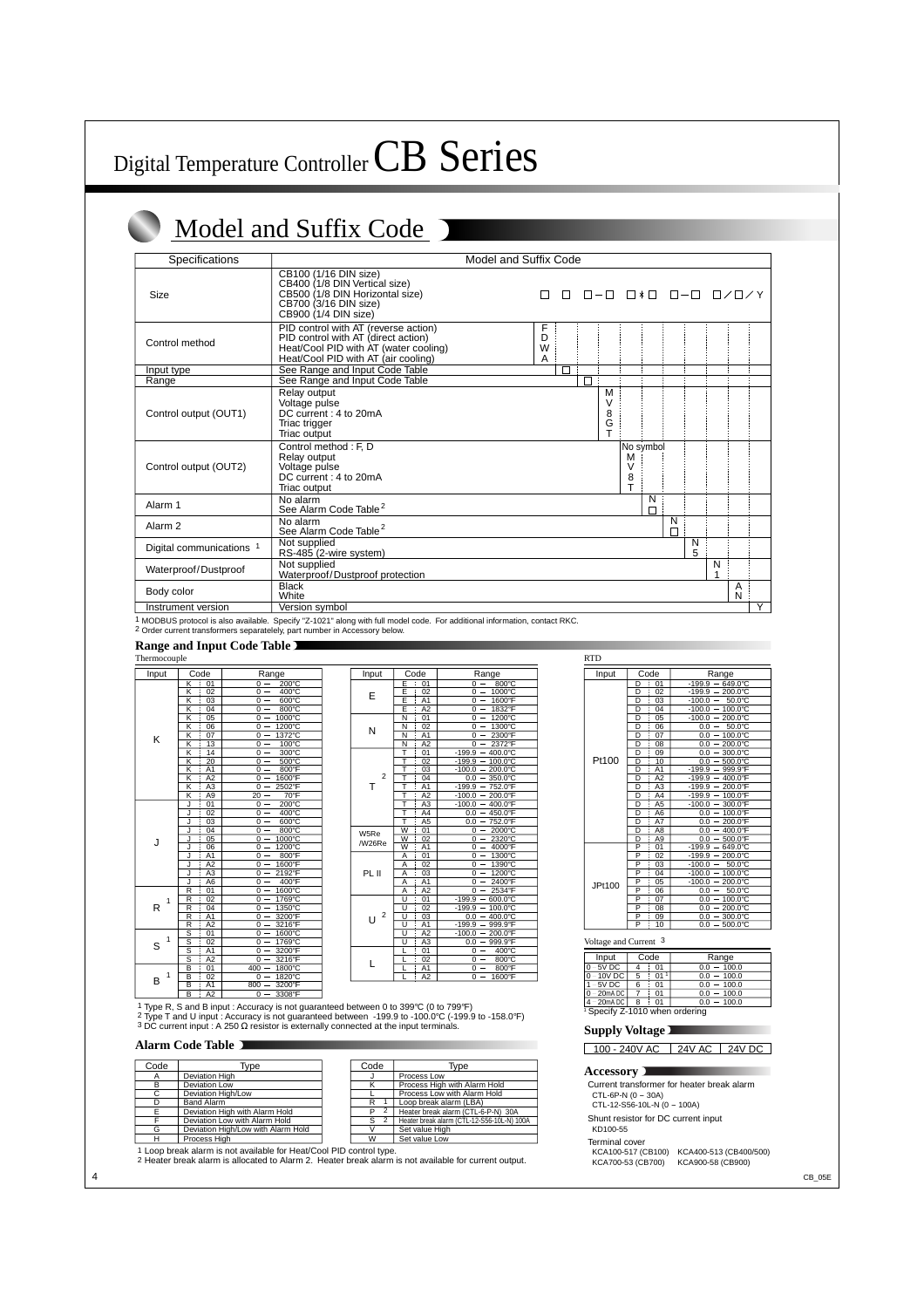